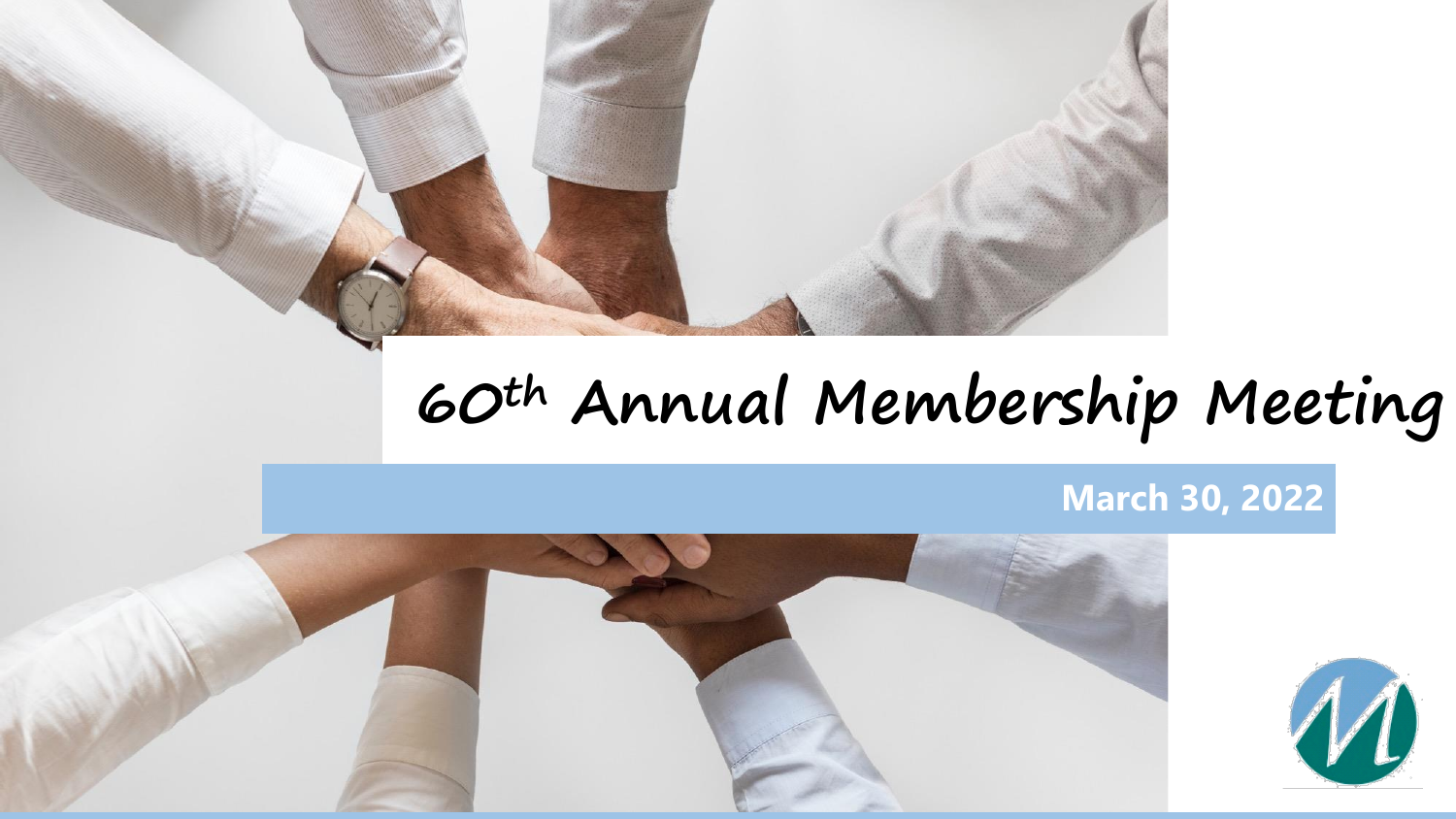### **Donna Cook**

*Chair*

**Becky Marshall**

*Secretary* 

**Wayne Laubmeier** *Vice Chair*

**Pamela Thomas** *Member*

**Jan Estrada** *Member*



# **Board of Directors**

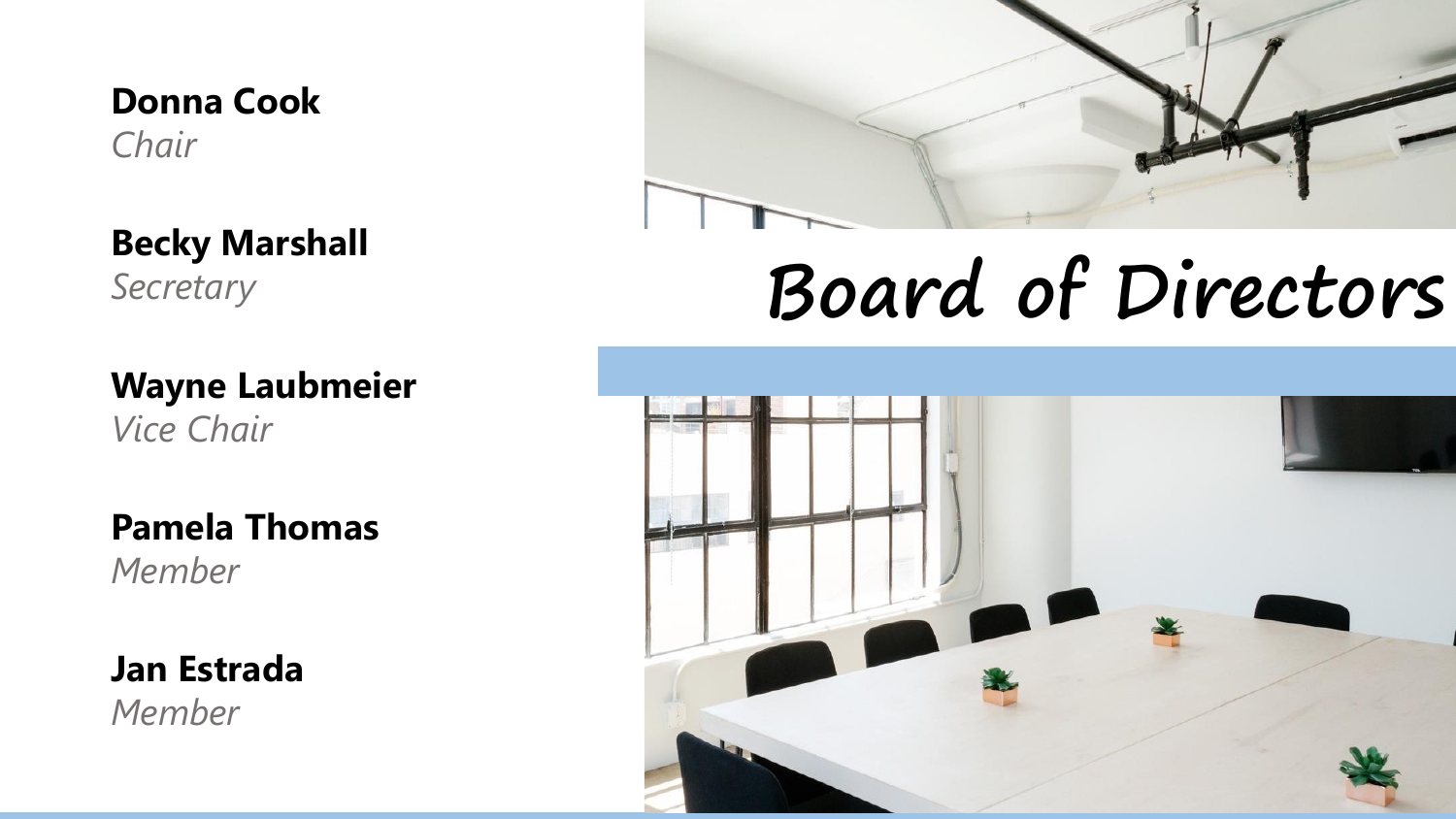

# **Credit Union Staff**



**Karen Lizana** *Manager*

#### **Melissa Peterson**

*Financial Service Representative*

#### **Freda Blaine**

*Financial Service Representative*

#### **John Curry**

*Financial Service Representative*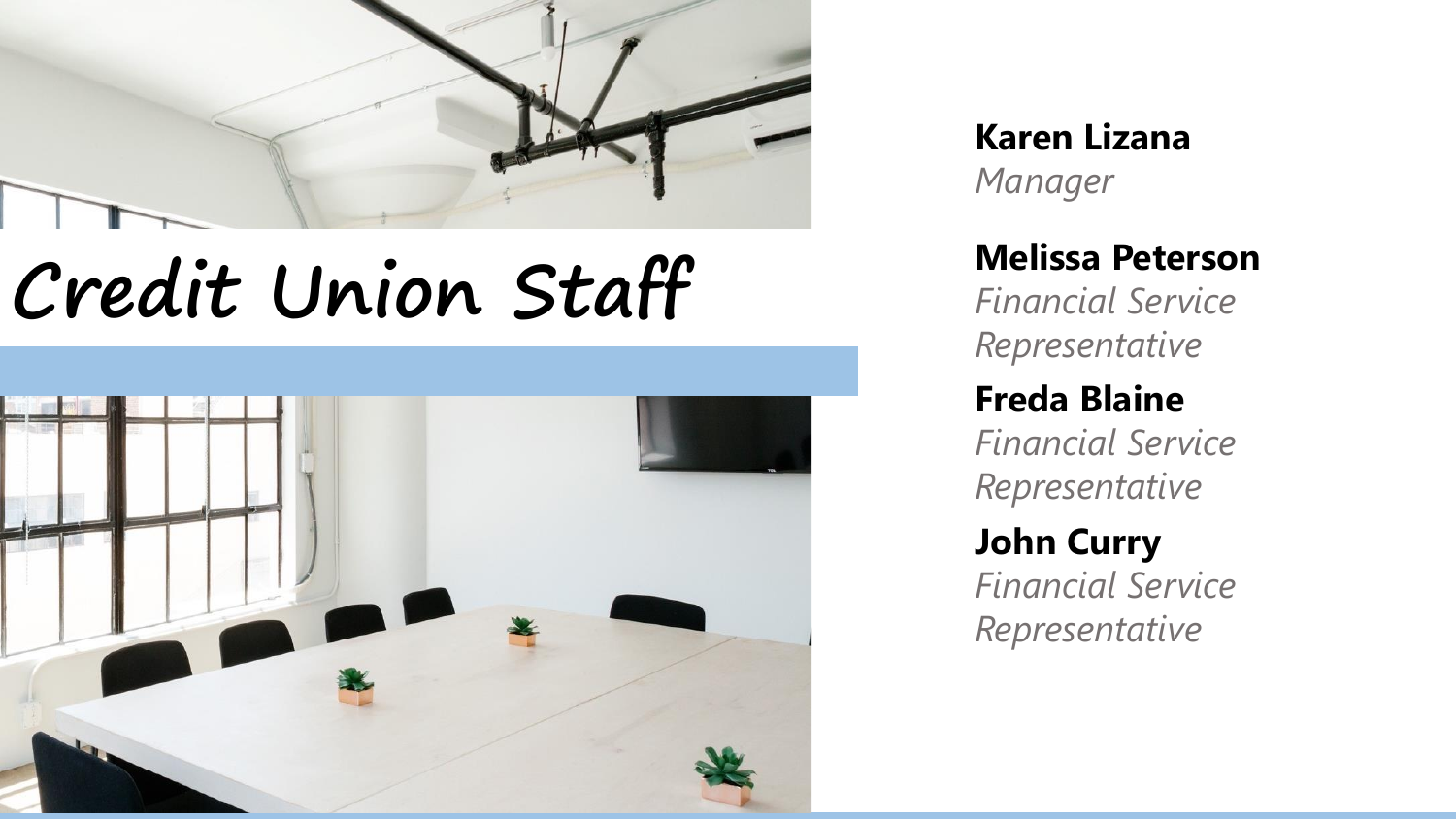## **Statement of Financial Condition**

#### **As of December 31st, 2021**

#### **Assets**

| <b>Total Assets:</b> | \$9,618,448.05 |
|----------------------|----------------|
| All Other:           | \$10,838.55    |
| Investments:         | \$5,782,562.55 |
| Cash on Hand:        | \$704,414.81   |
| Loans to Members:    | \$3,142,764.93 |

### **Liabilities**

| <b>Total Liabilities:</b>  | \$9,618,448.05 |
|----------------------------|----------------|
| All Other:                 | \$7,733.75     |
| <b>Undivided Earnings:</b> | \$2,083,674.54 |
| <b>Regular Reserve:</b>    | \$79,340.84    |
| <b>Share Deposits:</b>     | \$7,447,698.92 |

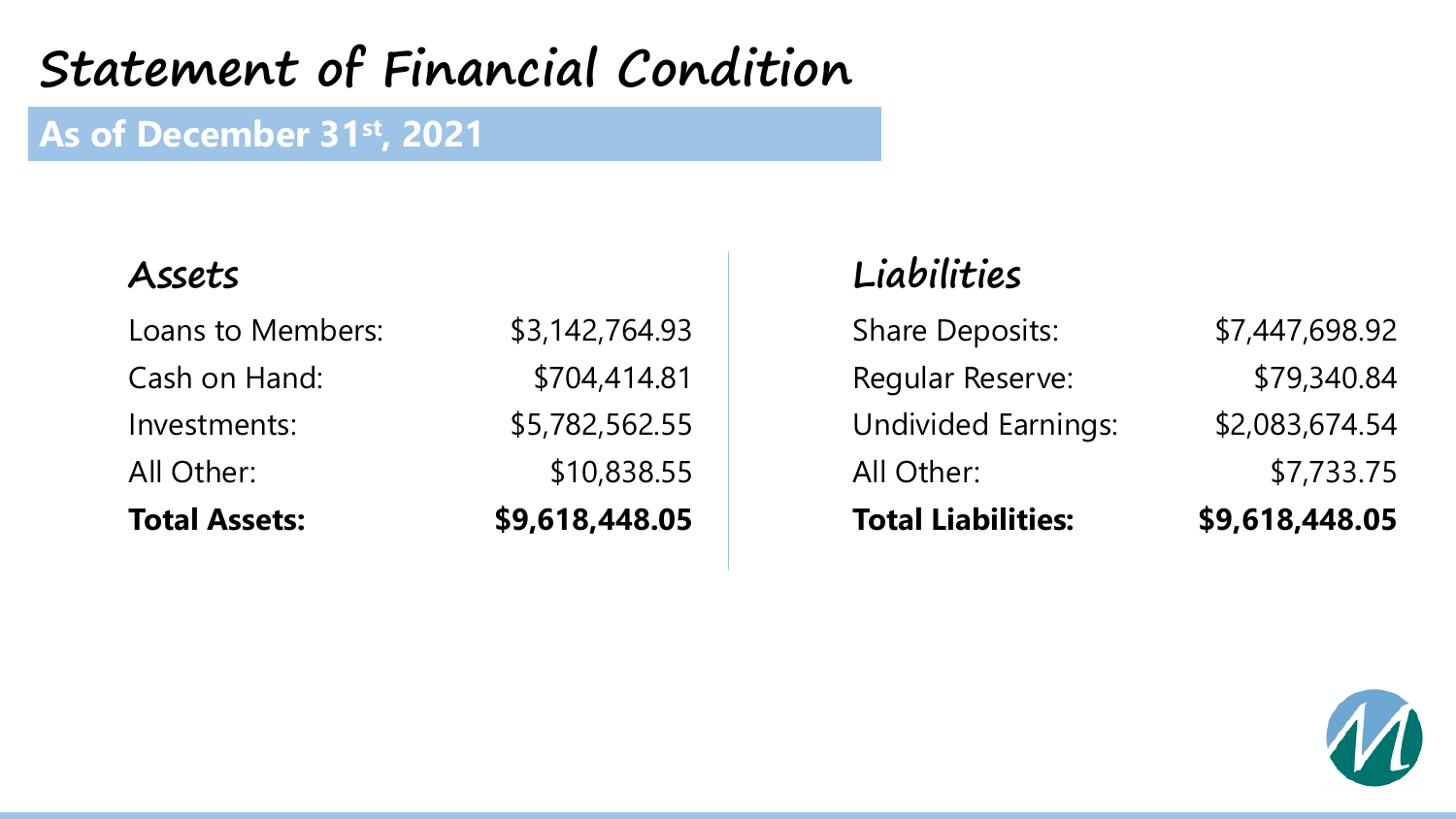# Our Story And Mission

## Our Story

Memorial Federal Credit Union opened its doors in February 1962 to provide financial services to the employees of Memorial Hospital and their family members. In the years since, we have grown our membership and continue to provide exceptional service.

#### Our Mission

Memorial Federal Credit Union pledges to provide quality financial services responsive to the needs of its member owners. The credit union is committed to the philosophy of helping people in a caring professional atmosphere.

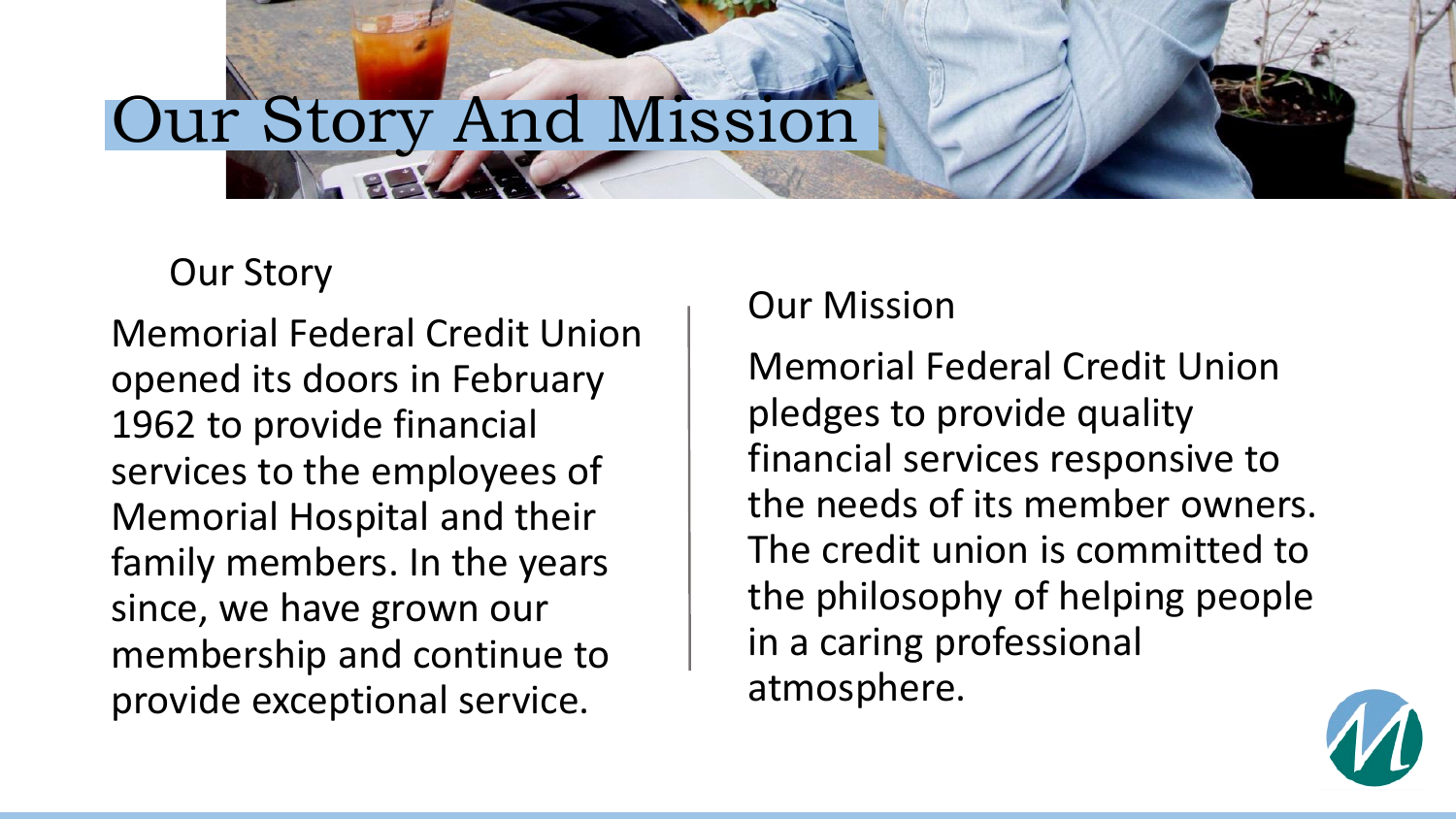

**The supervisory committee is responsible for auditing the credit union each quarter. We also have a yearly supervisory audit done by an outside service. The NCUA (National Credit Union Association) our accrediting agency does an examination of the credit union every 12-18 months.**

**Supervisory Committee:** Christine Hayden– Chair Denice Gulley Angie Johnson

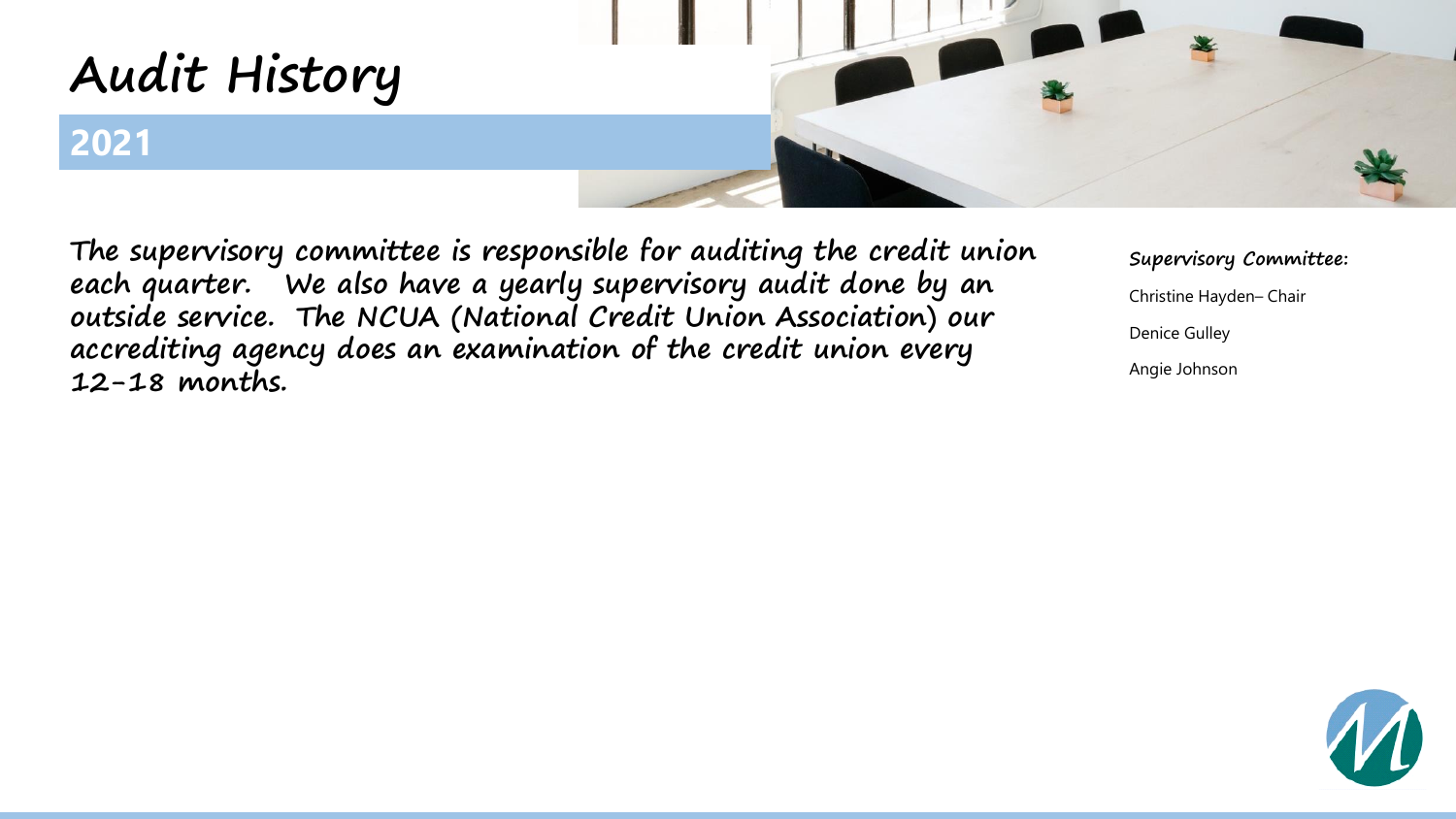## **Goals Completed**

### **2021**

# **App**

*Memorial FCU introduced an App for both Apple and Google.* 

### **New Rates**

*Memorial FCU changed loan rates across the board to remain competitive. These loan rates are available year round. We also set dividends on your savings and share certificates higher than our competitors.* 

**Electronic Funds Transfer (ACH)**

**Completed**

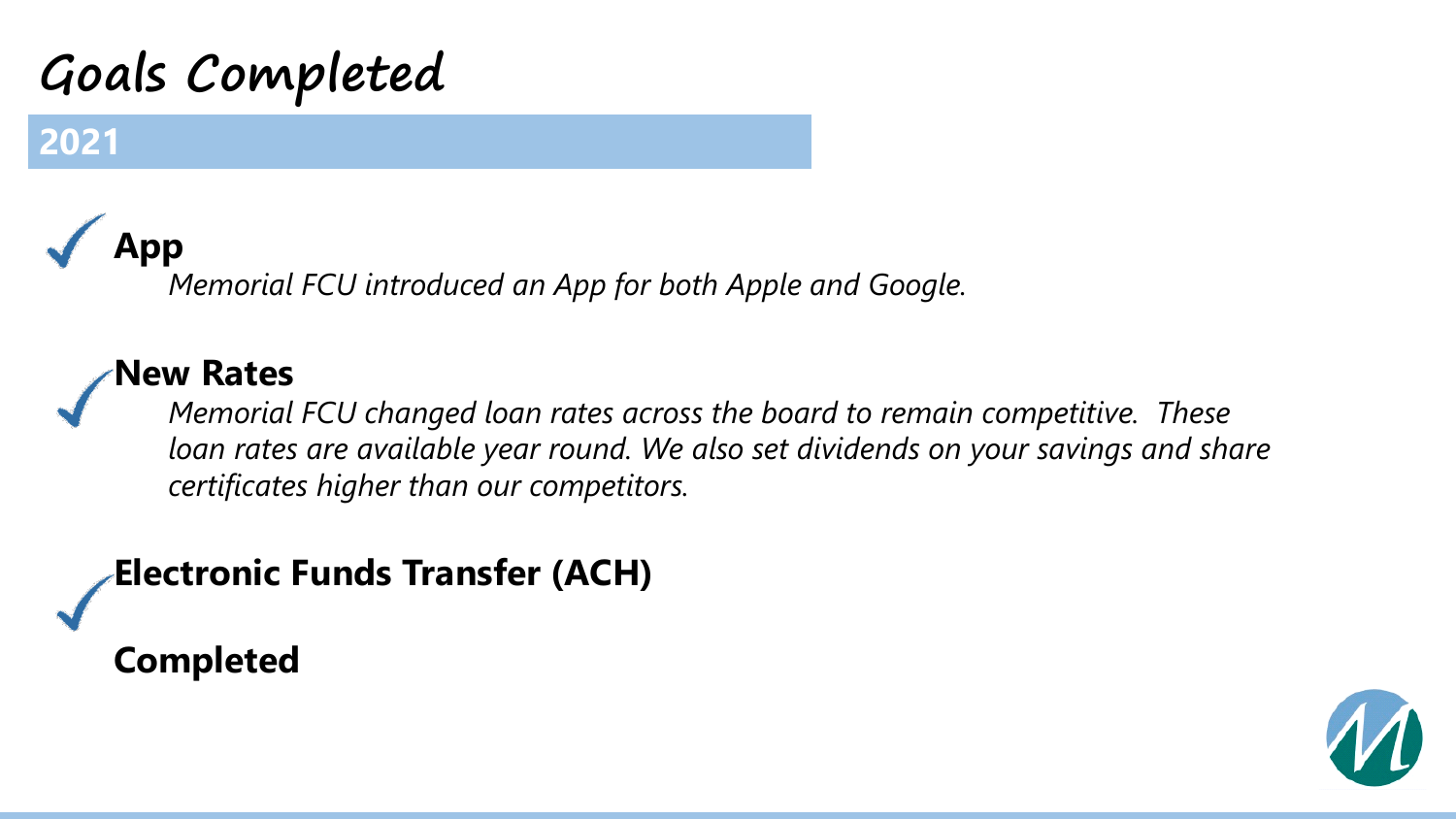## **Initiatives**

#### **2022**



Innovative solutions to bring more electronic services online



```
Privacy:
    freedom from 
unauthorized intrusion
```


Your voice matters at Memorial FCU! Let us know of any services or improvements you'd like to see.

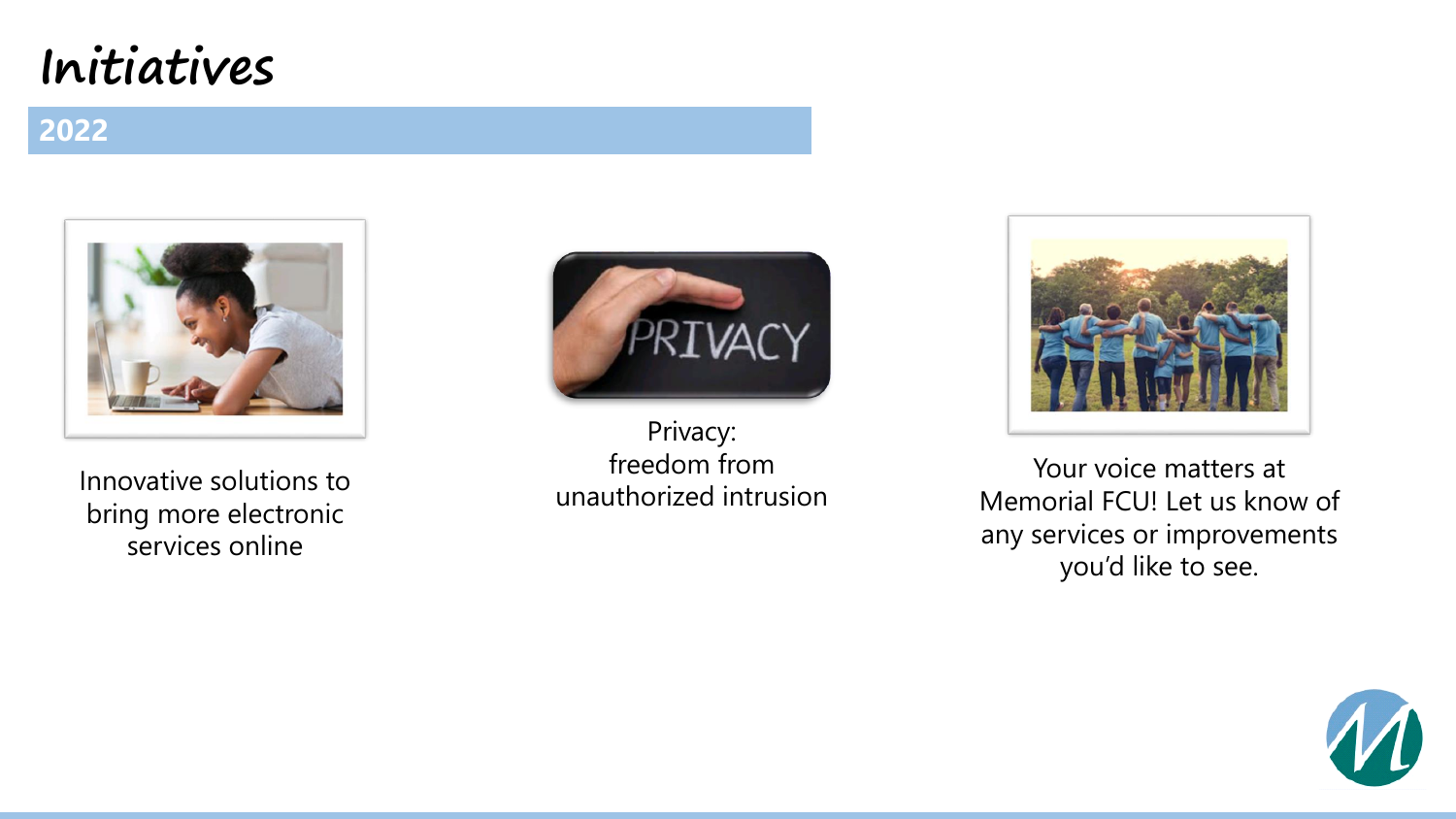

**Donna Cook and Jan Estrada** were nominated to serve additional terms of 3 years as Board of Directors members. Mrs. Cook and Mrs. Estrada have agreed to serve, if elected.

**Angie Johnson** was nominated to serve additional terms of 3 years as Supervisory Committee member. Ms. Johnson has agreed to serve, if elected.

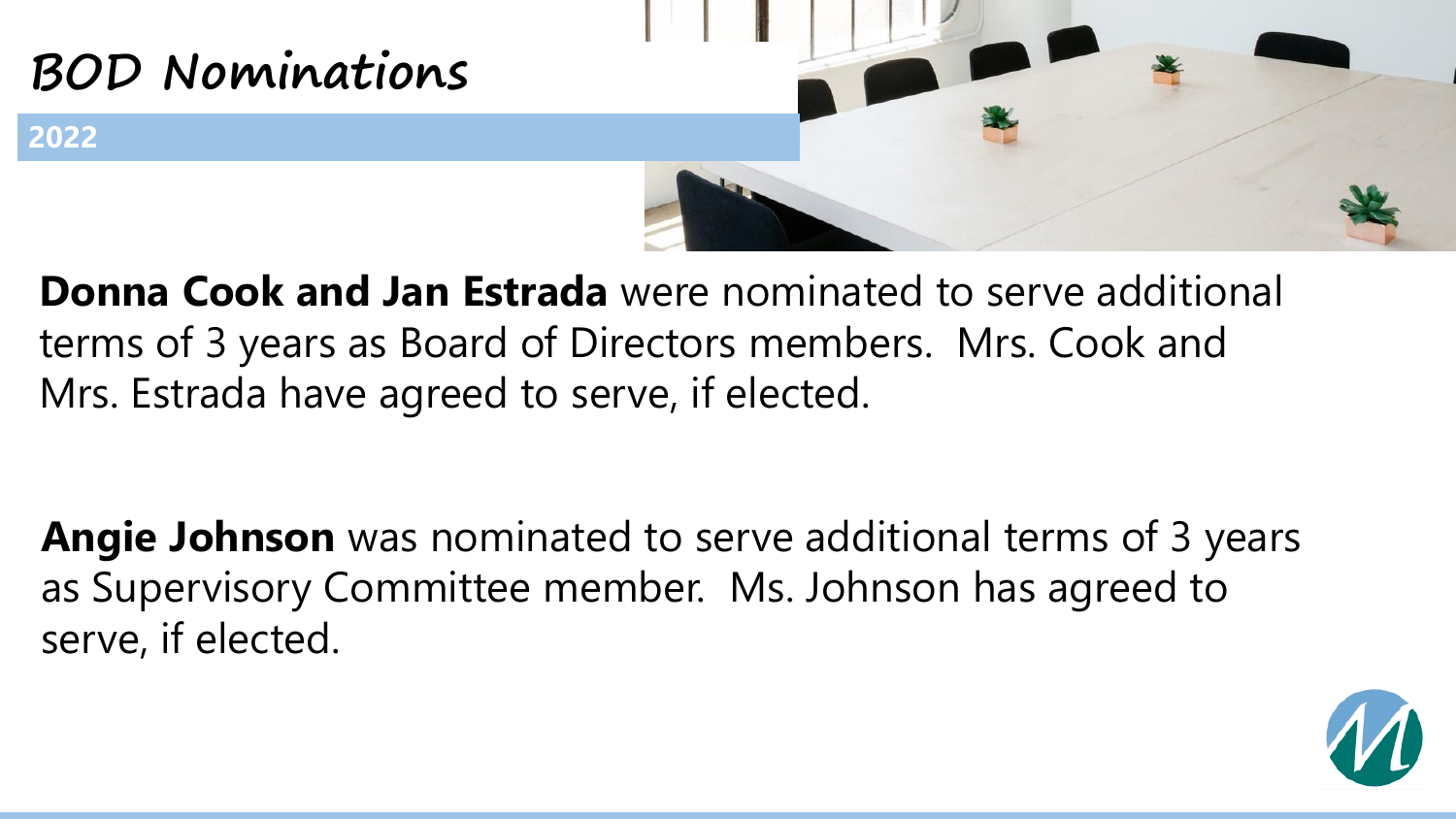



\$500.00 to \$1,000.00

up to 12-month financing

as low as **5.25% A.P.R.\***

Credit Worthiness Applies Credit Check Required

LOAN SPECIAL NOW THROUGH **ADRIL 15, 2022**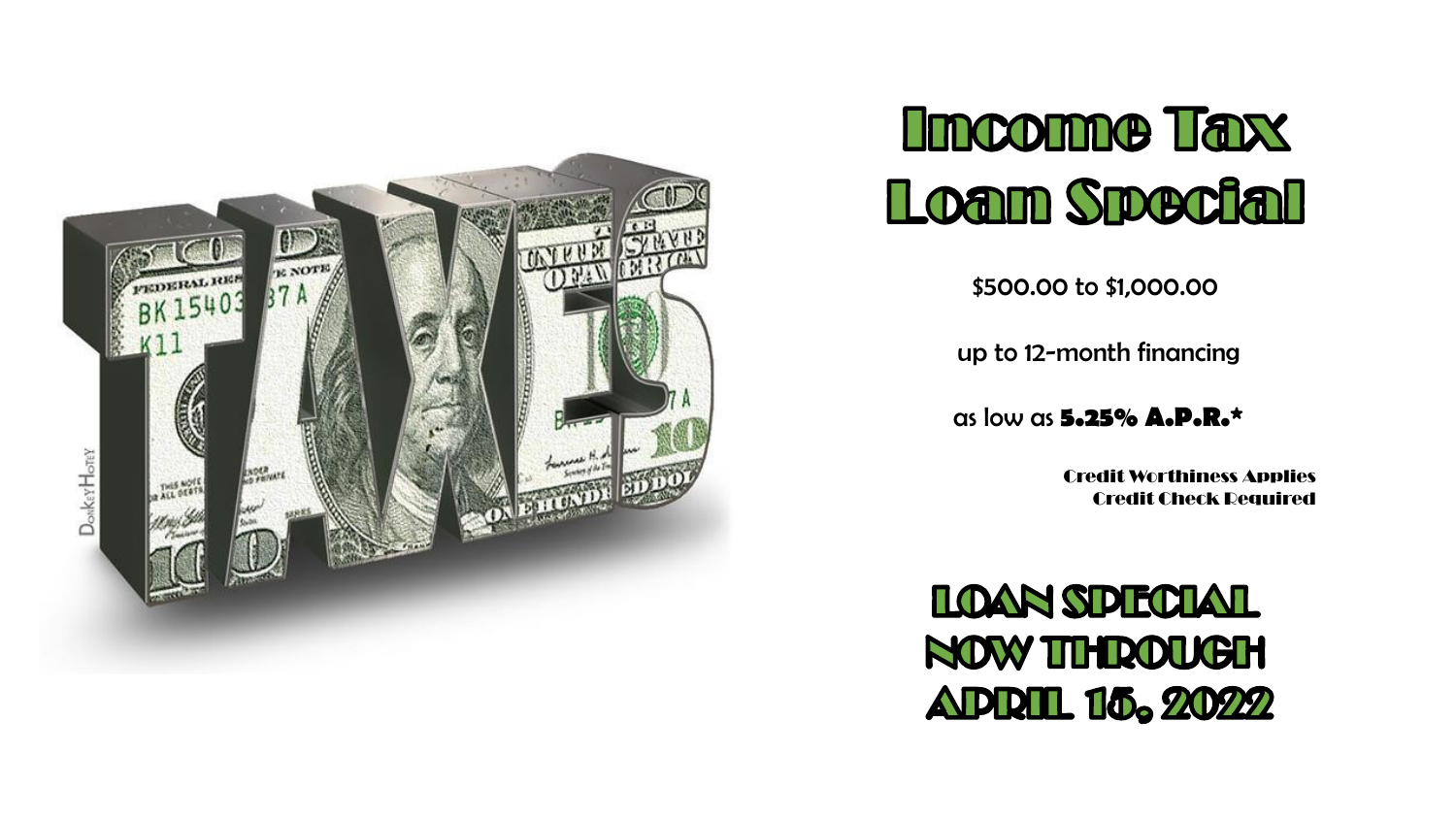